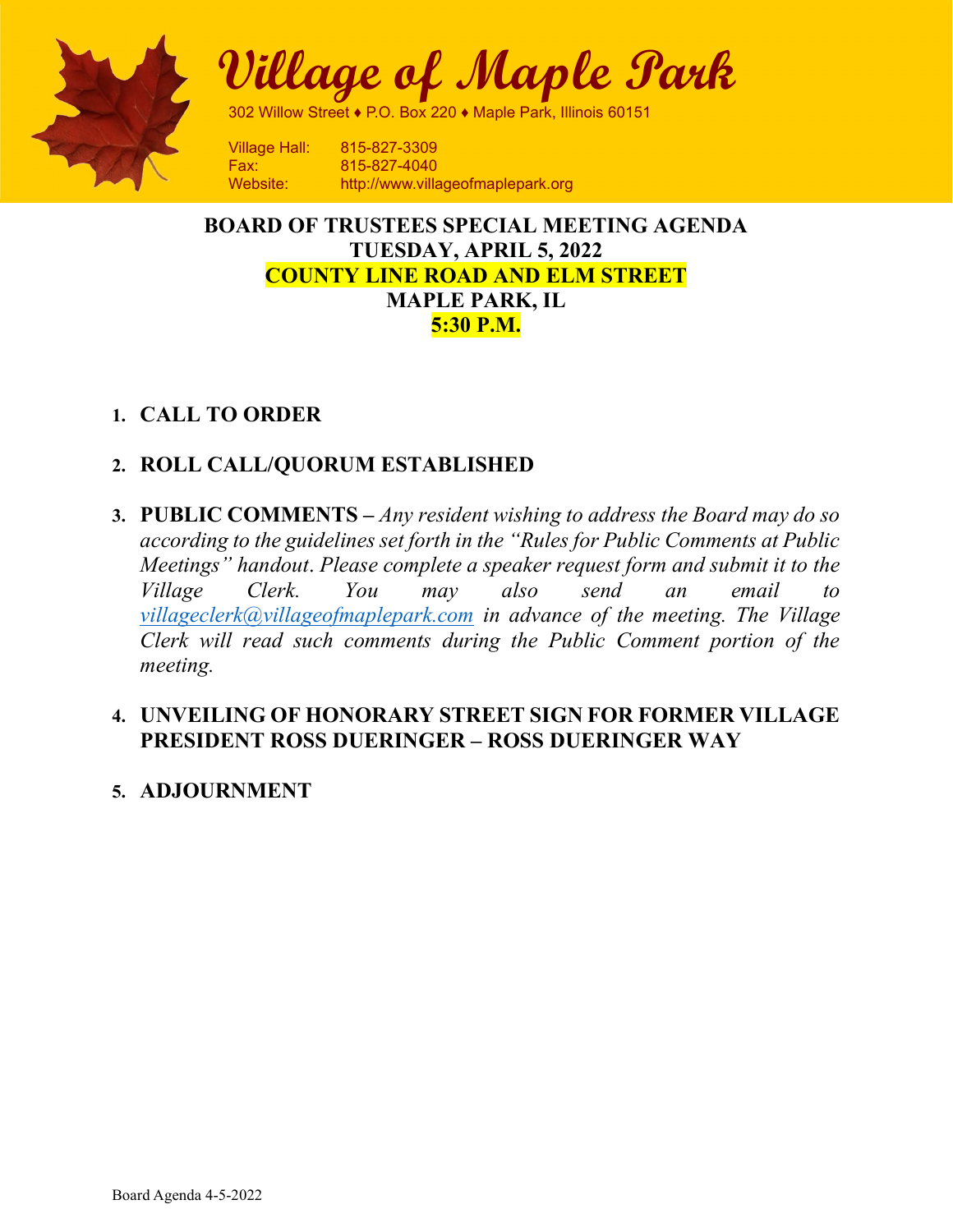

Village of Maple Park

302 Willow Street ♦ P.O. Box 220 ♦ Maple Park, Illinois 60151

Village Hall: 815-827-3309 Fax: 815-827-4040 Website: http://www.villageofmaplepark.com

## MEMORANDUM

- TO: Village President and Board of Trustees Maple Park Residents and Business Owners
- FROM: Village Administrator Dawn Wucki-Rossbach **NWN**
- **DATE:** March 29, 2022
- SUBJECT: UNVEILING OF THE HONORARY STREET SIGN FOR FORMER VILLAGE PRESIDENT ROSS DUERINGER – COUNTY LINE ROAD AND ELM STREET – TUESDAY, APRIL 5, 2022 AT 5:30 P.M.

#### BACKGROUND

At the January 4, 2022 Village Board Meeting, the Village Board approved Resolution 2022-01 Authorizing the Installation of an Honorary Street Name for former Village President Ross Dueringer. The honorary street designation is Elm Street between County Line Road and Broadway Street. Elm Street will be known as Ross Dueringer Way. The honorary street name designation will be in effect from January 4, 2022 through January 3, 2025. Upon the expiration of the designation, the street name signs will be given to former President Dueringer.

#### RECOMMENDATION

That the residents and business owners of Maple Park are cordially invited to attend the unveiling of the Honorary Street Ross Dueringer Way on Tuesday, April 5, 2022 at the intersection of County Line Road and Elm Street at 5:30 p.m.

**Attachments** Resolution 2022-01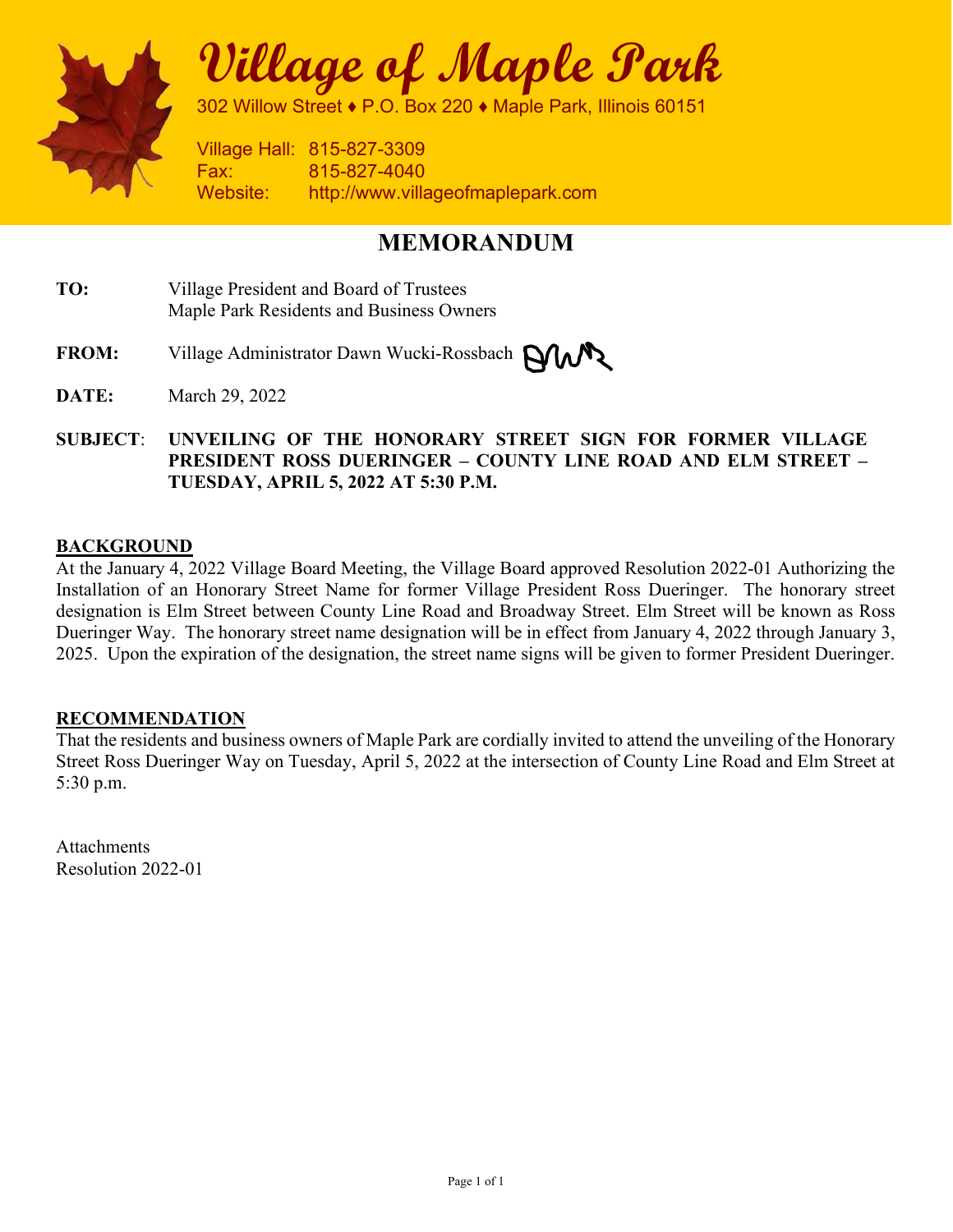#### **RESOLUTION 2022-01**

### A RESOLUTION AUTHORIZING THE INSTALLATION OF HONORARY **STREET NAME DESIGNATION SIGNS FOR ROSS DUERINGER**

WHEREAS, Resolution 2021-07 sets forth a policy for receiving, reviewing and acting on applications for honorary street name designations; and,

WHEREAS, the Village of Maple Park received a complete application requesting that honorary street signs be designated for Ross Dueringer, former Village President: and.

WHEREAS, the Village Administrator has determined that the application provided was completed and all required materials have been provided; and,

WHEREAS, the Village Administrator has determined that this honorary street designation meets the criteria established in the Village of Maple Park Honorary Street Name Designation Policy; and,

WHEREAS, Elm Street shall be known as Ross Dueringer Way from January 4, 2022 through January 3, 2025 or until such time as the Village determines the sign must be removed.

NOW, THEREFORE, BE IT RESOLVED by the President and the Board of Trustees that the Village Administrator is authorized to direct the Public Works Department to install honorary street signs on Elm Street that are dedicated to Ross Dueringer; and whereas, Elm Street will be known at Ross Dueringer Way for the Village of Maple Park, DeKalb and Kane Counties, Illinois.

PASSED by the Board of Trustees of the Village of Maple Park, Kane and DeKalb Counties, Illinois at its regular Board meeting held on January 4, 2022.

| Ayes:                          | Groezinger, Peloso, Rebone, Simon, Speare, and Ward                              |  |  |
|--------------------------------|----------------------------------------------------------------------------------|--|--|
| Nays:                          |                                                                                  |  |  |
| Absent                         | 41 H H                                                                           |  |  |
| AVANCE AND STRANGE<br>ATTEST!" | NCORPORATED<br><b>COIS AND RESEARCH</b><br>Suzanne Fahnestock, Village President |  |  |
|                                | Cheryl Aldridge, Deputy Clerk                                                    |  |  |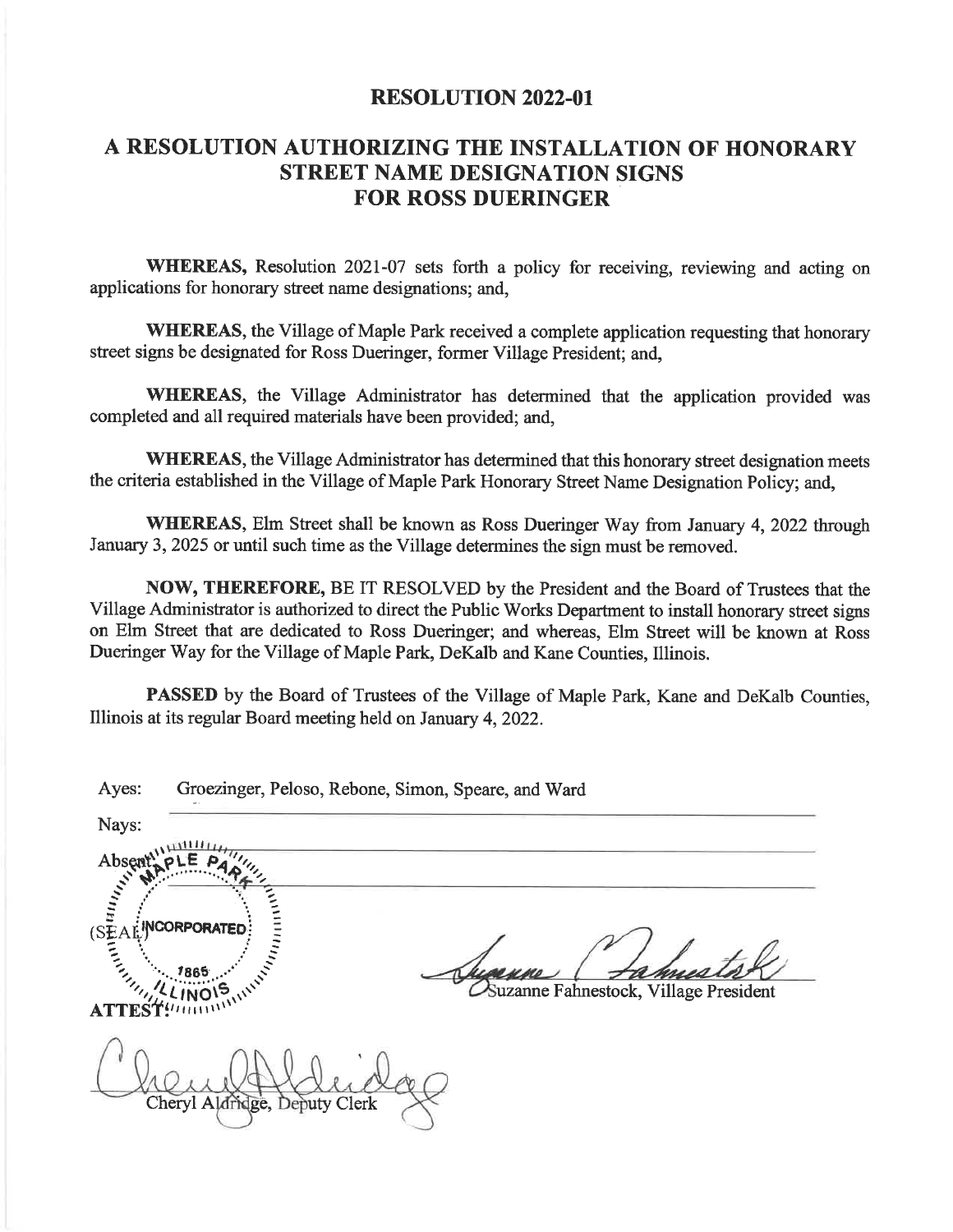

## **VILLAGE OF MAPLE PARK**

# HONORARY STREET NAME DESIGNATION **APPLICATION**

Name of Honoree: Ross Dueringer (Ross Dueringer Way)

Proper Street Name for Sign Placement: Elm Street

Intersecting Street Names at each End of the One Block Area:

Between west County Line Road and south Broadway Street

Please check all that apply and include a brief explanation for each of the applicable criteria:

Cultural Impact to the Village:

 $\mathbf{x}$ Historical Impact to the Village:

Ross Dueringer served as the Village President for 4 years. During his tenure, the Village annexed numerous properties into the Village. Properties include: John Clare, Ltd., Grand Pointe Homes, Diehl Farm, Lockwood/McCaleb, Towne Center, Wiltse Property and Weydert Farms. The Village also completed water system improvements that replaced over 3,500 lineal feet of water main.

Humanitarian Efforts:

Military Achievement: